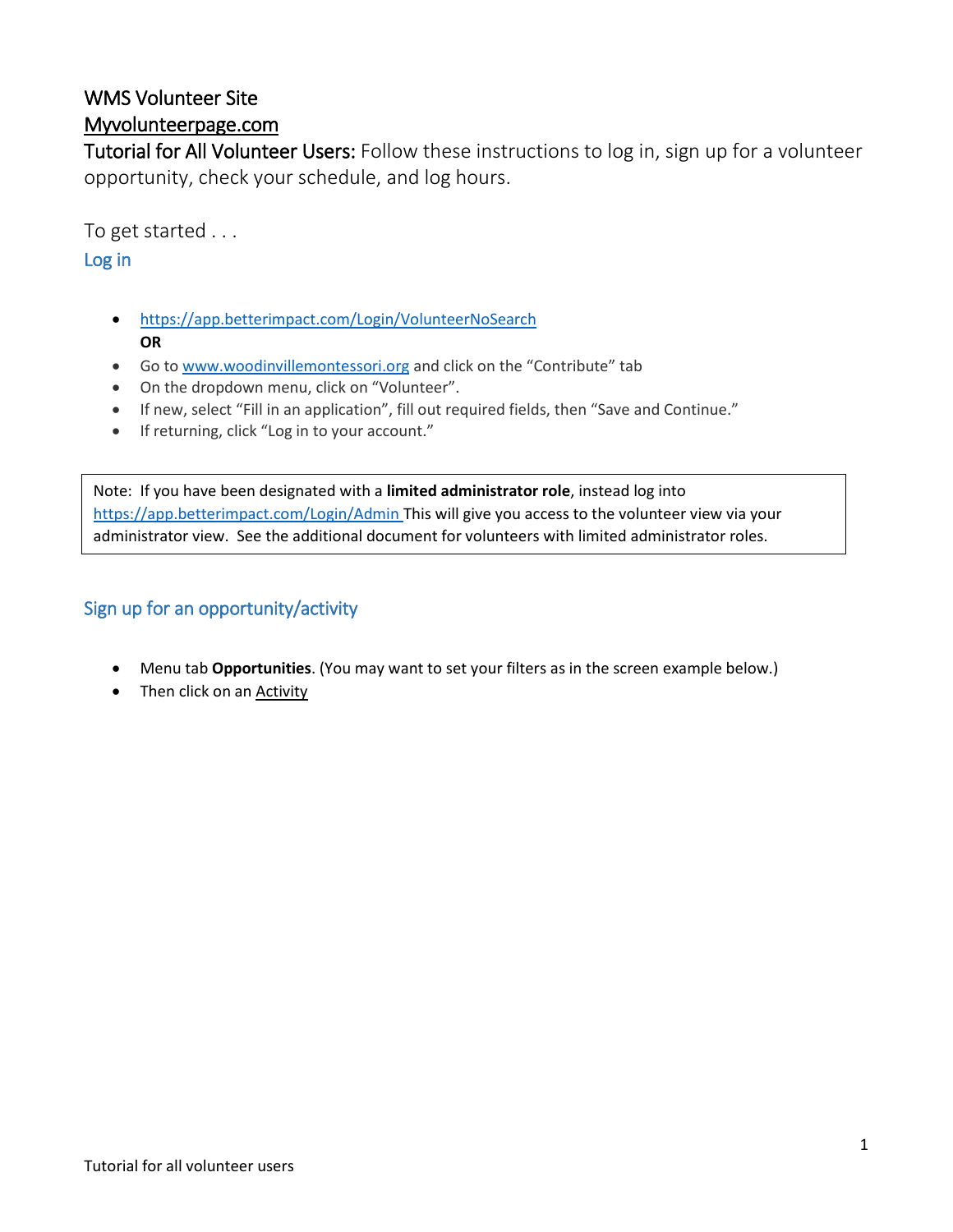| <b>HOME</b>                   | <b>OPPORTUNITIES</b><br><b>SCHEDULE</b>                                                                                                                                        | <b>HOURS</b><br><b>REPORTS</b> | <b>CONTACT</b>     |               |                                      | <b>MY PROF</b>           |
|-------------------------------|--------------------------------------------------------------------------------------------------------------------------------------------------------------------------------|--------------------------------|--------------------|---------------|--------------------------------------|--------------------------|
| Opportunities                 |                                                                                                                                                                                |                                |                    |               |                                      | ? Help<br>OΕ             |
| <b>Filter Activities</b>      |                                                                                                                                                                                |                                |                    |               |                                      |                          |
| <b>FILTERS</b>                | $\triangledown$ Only include activities that I am qualified for<br>$\sqrt{\phantom{a}}$ Only include activities that have openings available                                   |                                |                    |               |                                      |                          |
| <b>SORT</b><br><b>DISPLAY</b> | Include activities for which I am currently<br>Generally Available<br>Signed Up<br><b>Activity Name</b><br>$\checkmark$<br>Group by category<br>Collapse categories by default | Scheduled                      | On the backup list |               |                                      |                          |
|                               |                                                                                                                                                                                |                                |                    |               | Make these my default filters $\vee$ | <b>Filter Activities</b> |
|                               | It looks like you have filters applied. If you don't see the item you are looking for, you can change your filters (above) and try again.                                      |                                |                    |               |                                      |                          |
|                               | Woodinville Montessori School<br>*** 2017-18 Auction Gala ***                                                                                                                  |                                |                    |               |                                      |                          |
| <b>Activity</b>               |                                                                                                                                                                                |                                |                    | <b>Shifts</b> | <b>Start Date</b>                    | <b>End Date</b>          |
| <b>Gala Planning</b>          |                                                                                                                                                                                |                                | o                  | 1             | 10/1/2017                            | 5/31/2018                |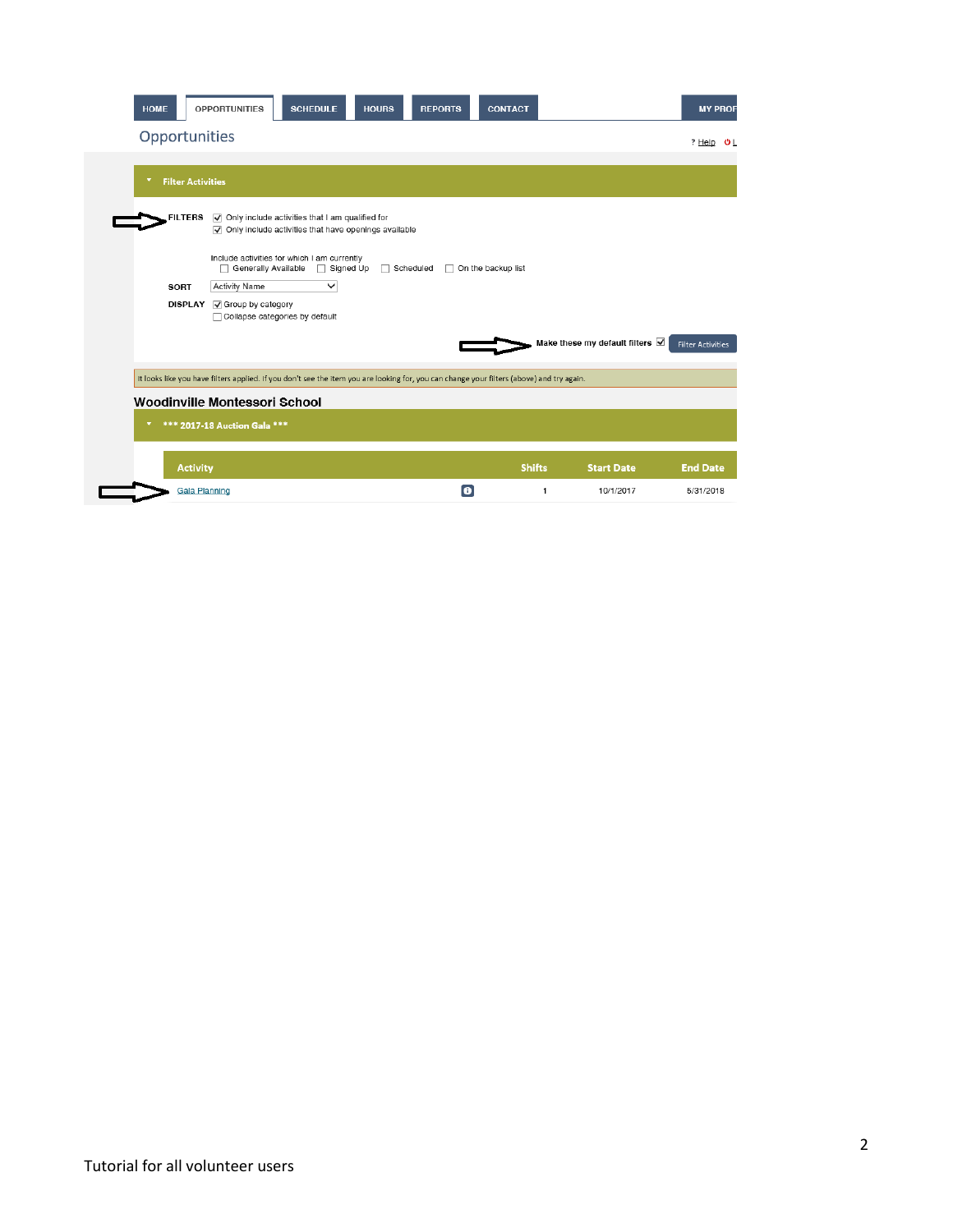- Read the Activity Details. If interested, click **Sign Up**. You will see a message that you are assigned.
- To see who is scheduled, click **Who is Scheduled**?

| <b>HOME</b><br><b>OPPORTUNITIES</b>                                                         | <b>SCHEDULE</b>                                                                                                                 | <b>HOURS</b> | <b>REPORTS</b>      | <b>CONTACT</b> |  |
|---------------------------------------------------------------------------------------------|---------------------------------------------------------------------------------------------------------------------------------|--------------|---------------------|----------------|--|
| *** 2017-18 Auction Gala *** - Gala Planning                                                |                                                                                                                                 |              |                     |                |  |
| <b>Activity Details</b>                                                                     |                                                                                                                                 |              |                     |                |  |
| Planning for the 2017-18 Gala!<br>Contact: Darcy Hardy, dhardy@windermere.com, 206-557-9103 |                                                                                                                                 |              |                     |                |  |
| <b>Schedule</b>                                                                             |                                                                                                                                 |              |                     |                |  |
| Sunday, October 01, 2017 - Thursday, May 31, 2018                                           |                                                                                                                                 |              |                     |                |  |
| + Sign Up                                                                                   | There are currently 98 of 100 openings available for this activity<br>+ Add me to the back-up list in case you ever need extras |              | & Who is Scheduled? |                |  |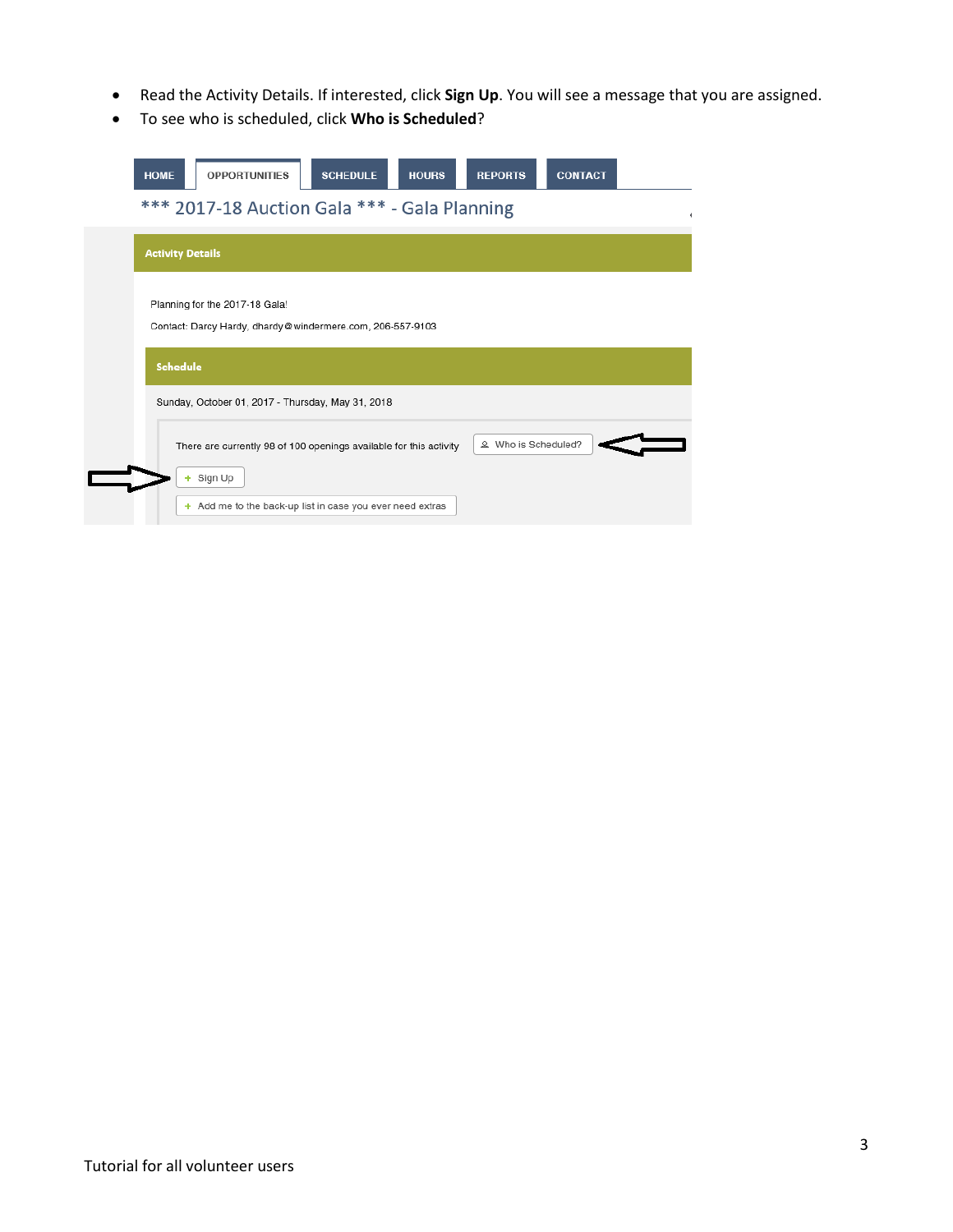#### Check if your name will appear in the list of Who is Scheduled?

- Menu tab **My Profile**, then **Contact Information**. Scroll down to the Privacy Settings
- Choose if and how you would like your name displayed to other volunteers. (Either way, full names will be visible in other modules to those who have created the Activity/Opportunity.)



### Receive Weekly Schedule Reminders

From screen above, scroll down to **Subscriptions** and select **Subscribe to Weekly Schedule Reminders** For Weekly Schedule Reminders, every weekend you will receive a two week summary of your upcoming shifts with reminders to confirm new assignments, if you have upcoming assignments.

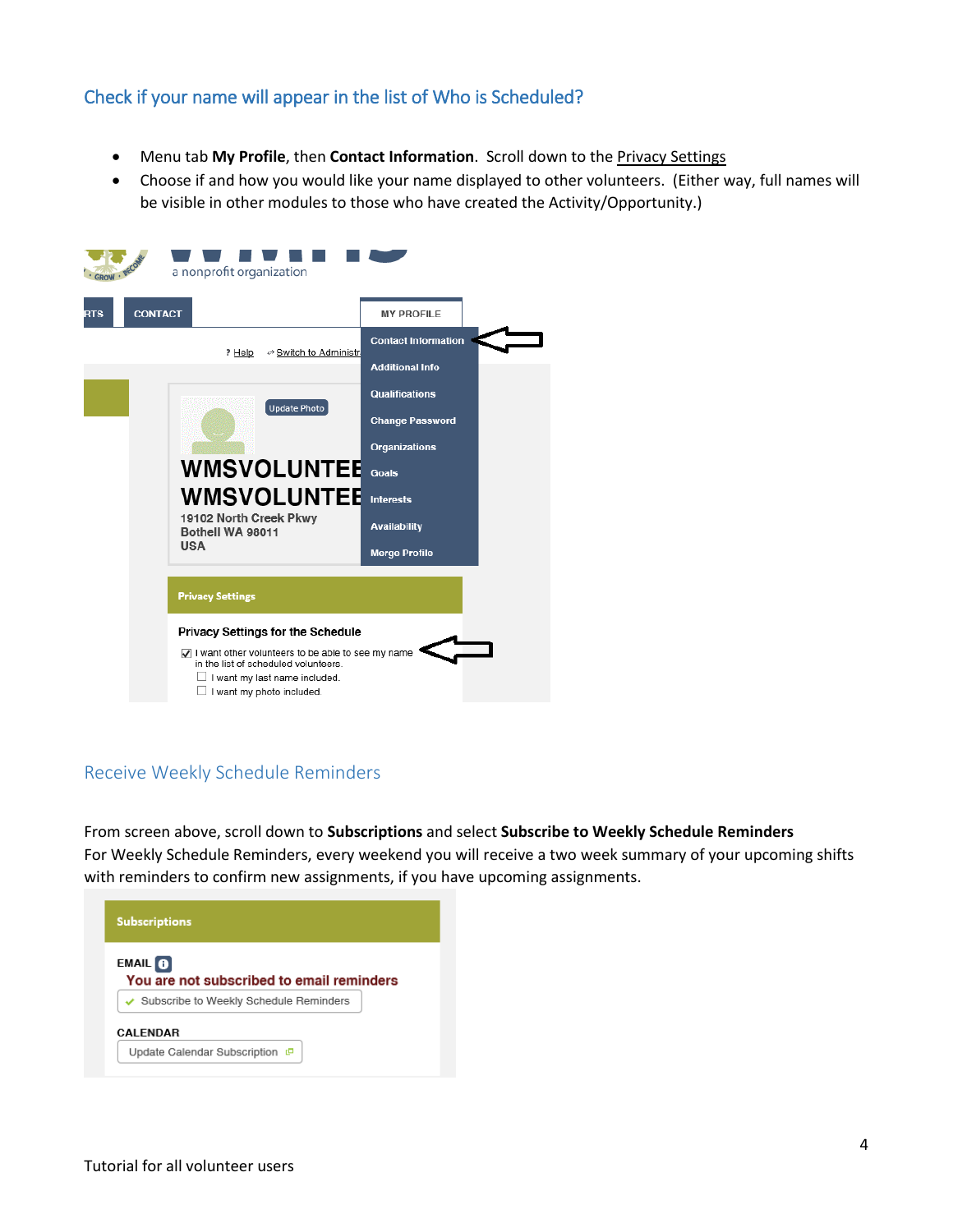## See what you are scheduled for or to remove yourself from a schedule

- Menu tab **Schedule**.
- Change the date range, if desired. Activities you have signed up for will appear. Click the button for activity details.
- To remove yourself, click **Remove**. If button not shown, contact the person listed in the activity details.

| <b>HOME</b><br><b>OPPORTUNITIES</b><br><b>HOURS</b><br><b>SCHEDULE</b>                                      | <b>REPORTS</b> | <b>CONTACT</b> |            |                        |                 | <b>MY PROFILE</b>     |
|-------------------------------------------------------------------------------------------------------------|----------------|----------------|------------|------------------------|-----------------|-----------------------|
| Schedule                                                                                                    |                |                |            |                        |                 | ? Help <b>Ο</b> Log O |
| <b>Filters</b>                                                                                              |                |                |            |                        |                 |                       |
| From 11/02/2017<br>To 01/02/2018<br><b>IN</b><br>∣≋.<br><b>Filter Shifts</b>                                |                |                |            |                        |                 |                       |
| To subscribe to weekly reminder emails or subscribe to a calendar feed visit your contact information page. |                |                |            |                        |                 |                       |
| <b>ACTIVITY</b>                                                                                             | <b>DATE</b>    | <b>START</b>   | <b>END</b> | WHO?                   | <b>ACTIONS</b>  |                       |
| *** 2017-18 Auction Gala *** - Gala Planning<br>O                                                           |                | 10/1/2017      | 5/31/2018  | $\boxed{\mathfrak{D}}$ | <b>x</b> Remove |                       |
|                                                                                                             |                |                |            |                        |                 | Select All            |

## To get more Help on the software

Click on the **Help** icon under **My Profile**